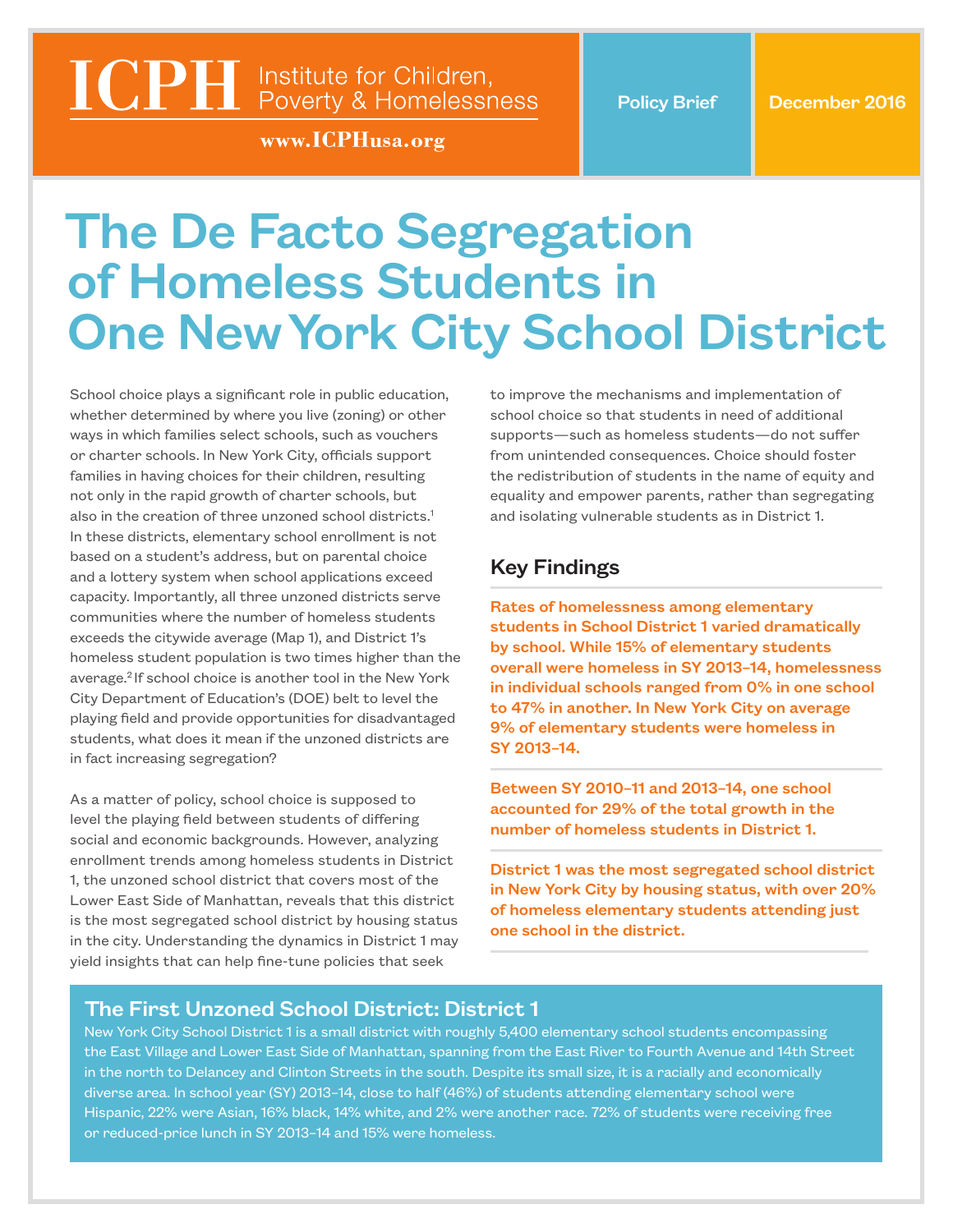# Unequal Distribution of Homelessness in District 1

Like New York City overall, District 1 experienced a rapid rise in child homelessness over the last four years. While overall elementary school enrollment remained roughly the same between SY 2010–11 and SY 2013–14, the number of homeless elementary students increased by 43%.3 By SY 2013–14 more than one in seven (15%) of the roughly 5,400 elementary students in District 1 were homeless. As seen in Figure 1, this rate is higher than the citywide average for homelessness among elementary students (9%); even more striking is that by school, District 1 had both some of the highest (47%) and lowest (0%) rates of homelessness in the city.

The precise reasons for the increase in homeless students are not known, but the neighborhood certainly shows many signs of gentrification. There have been significant changes in education, income, and rent levels within the district. Over a ten-year period between 2005 and 2015, the number of non-high school graduates dropped by 15% while the number of college graduates increased by 32%.<sup>4</sup> In the same period, incomes rose by 32% and the cost of housing rose from a median rent of \$664 in 2005 to \$1,077 in 2015.<sup>5</sup> Not only do these changes signal additional challenges for low-income families in maintaining adequate

#### FIGURE 1

#### Homelessness Among Elementary Students in School District 1, by School\*



Note: Averages are based on SY 2013–14.

Source: New York City Department of Education, unpublished data tabulated by

housing, but they also point to new demands on the district for high quality education situations for the influx of families with a higher economic status. Are these families moving into District 1 likely to choose a school where 47% of students are homeless?

#### MAP 1 Unzoned School Districts in New York City

*Unzoned School Districts*

7 1 23 7 School District 1 (Lower East Side) School District 7 (Mott Haven/Melrose) School District 23 (Brownsville) *Zoned School Districts* **NAIL Other School Districts** 

Source: New York City Department of City Planning.

#### FIGURE 2

## Proportion of Total Growth of Homeless Elementary Students, by School\*



Source: New York City Department of Education, unpublished data tabulated by the Institute for Children, Poverty, and Homelessness, SY 2010–11 to SY 2013–14.

 \*Because some schools in District 1 have fewer than 10 homeless students, school names for all 17 schools in the tables have been replaced with letters that can be compared across charts while maintaining student privacy in accordance with FERPA.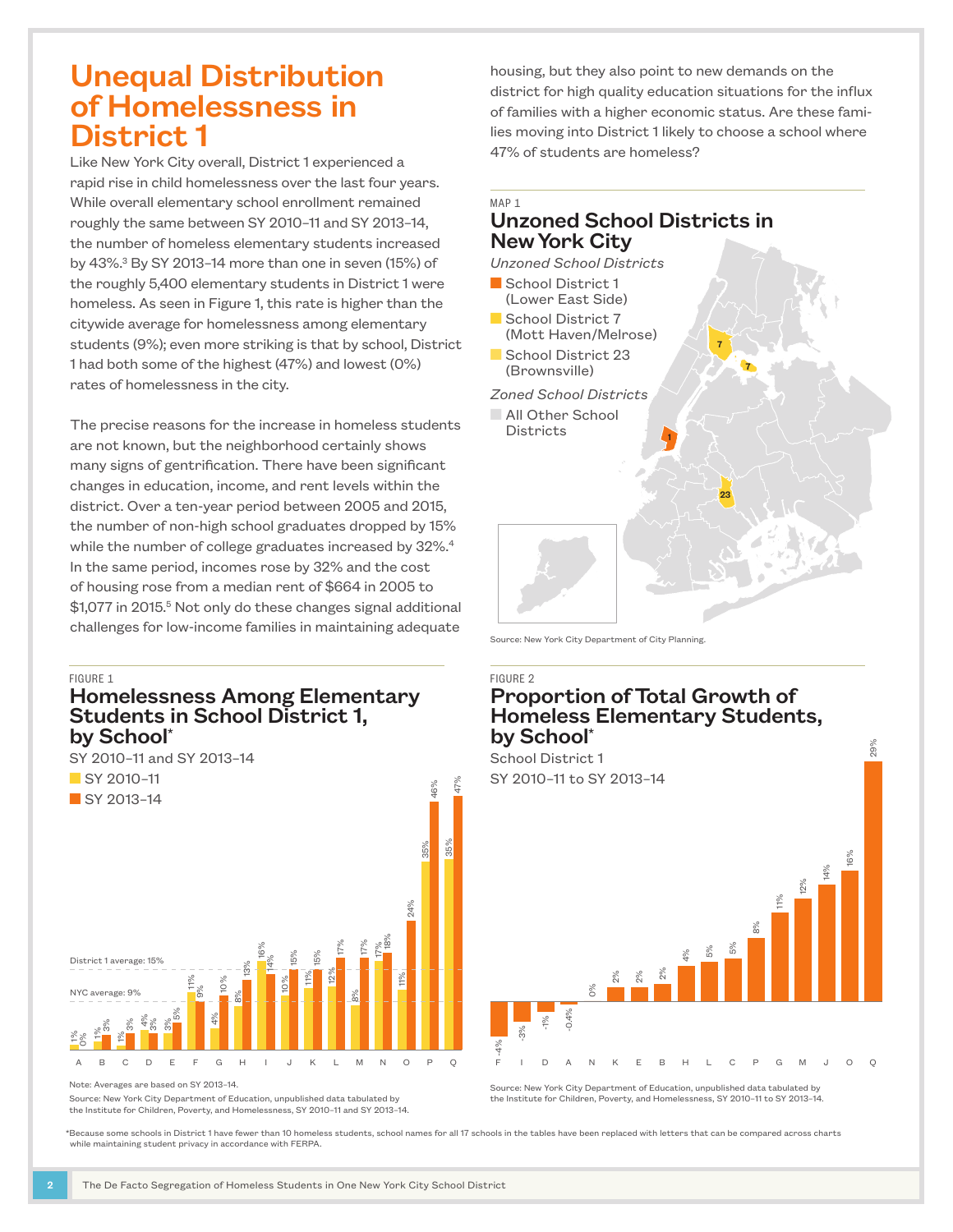In addition to widely different rates of student homelessness by school,\* growth in homelessness varied dramatically across the district. Between SY 2010–11 and SY 2013–14 there was an increase of 236 homeless students. Figure 2 shows that just one school represented 29% of this increase, while other schools saw much lower rates of growth. Indeed, some schools actually witnessed a decline in the number of homeless students despite the 43% increase district-wide.

District 1 has the most unequal distribution of homeless students across schools, making it the most segregated school district by housing status in New York City.

Public School (P.S.) 188 is one elementary school in District 1 that has received attention in the last year for having one of the highest rates of student homelessness in New York City.<sup>6</sup> Based on school size, Figure 3 shows that if homeless students were equally distributed across schools in the district, just 7% of

all homeless elementary students would be expected to attend P.S. 188. Yet by SY 2013–14, over one–fifth of all homeless elementary students in District 1 attended this school. In fact, 47% of all elementary students at P.S. 188 were homeless, and 88% of students were eligible for free or reduced-price lunch. In other words, virtually half of

the students at one school are at risk for falling behind academically, with lower assessment scores, higher grade retention and much higher rates of absenteeism. It is difficult to imagine that this is what the DOE envisioned when designing unzoned districts, but this is the outcome. Staff at schools such as P.S. 188 are working with large numbers of homeless students in one building, which requires a significant amount of resources that may or may not be available. Accounting for the number of schools and the size of the student body, District 1 has the most unequal distribution of homeless students across schools, making it the most segregated school district by housing status in New York City.

This de facto segregation is occurring within a district based entirely on choice. In theory, choice policy should reduce the concentration of homelessness or poverty in any one school by breaking the ties to specific geographic areas where family shelters are located or more families are living doubled up. Yet these data show the opposite. Why are homeless families not being engaged in the same choice process as housed families? What does this say about the structure of the system, access to information, and understanding of the choice process? Are homeless students somehow—unintentionally or otherwise—being pushed into predominately "homeless schools?" Considering the additional resources and structures already established at P.S. 188, could it be

#### FIGURE 3

#### Unequal Distribution of Homelessness in District 1 Elementary Schools SY 2013–14

- **n** Proportion of all District 1 homeless students enrolled
- **Proportion of all District 1 students enrolled**



Note: Because some schools in District 1 have fewer than 10 homeless students, most school names for all 17 schools have been replaced with letters that can be compared across charts while maintaining student privacy in accordance with FERPA. Only schools with greater than a three percentage-point difference between proportional homeless and all student enrollment were included in the chart.